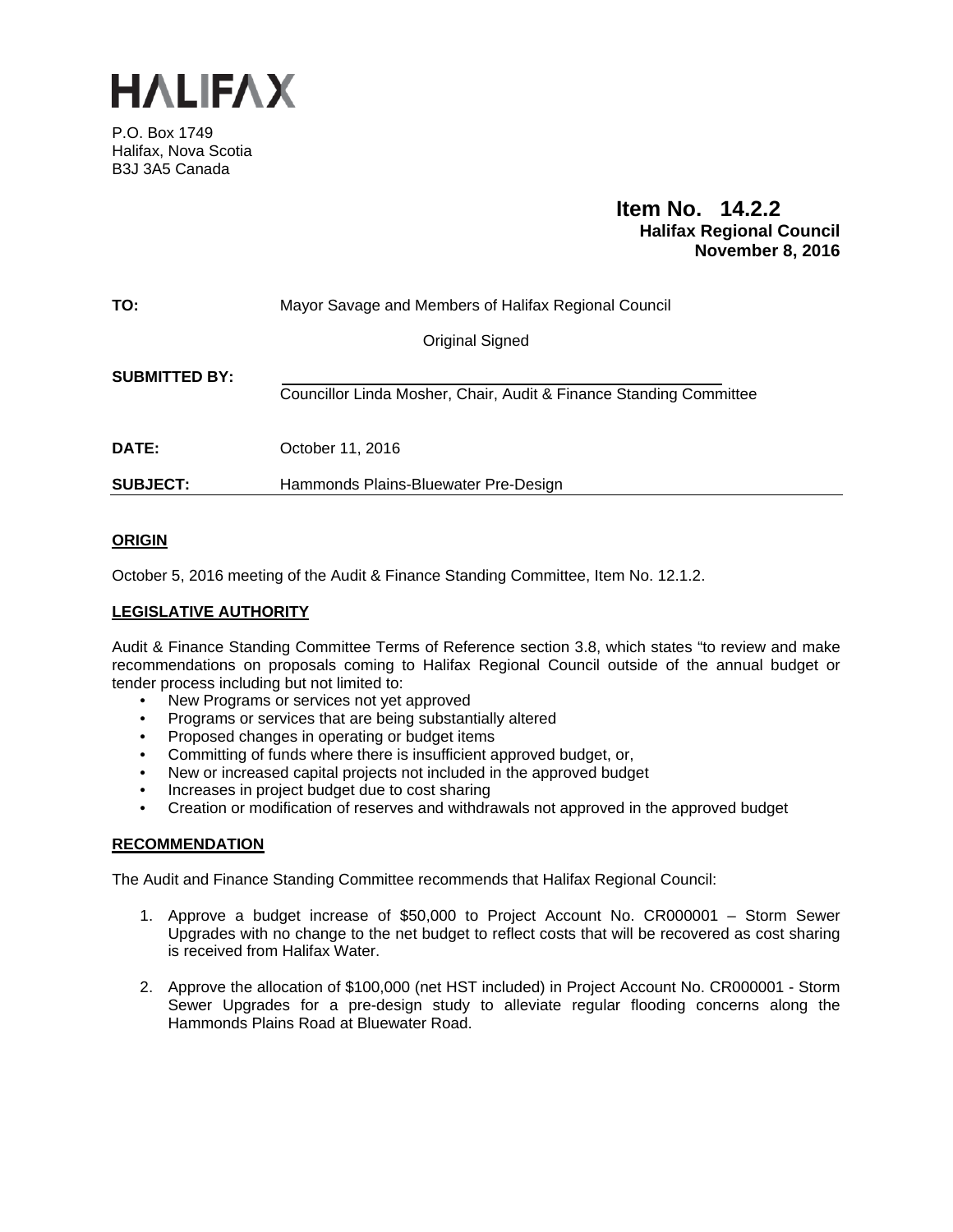## **BACKGROUND**

A staff report dated September 26, 2016 pertaining to funding for the Hammonds Plains – Bluewater Pre-Design was before the Audit & Finance Standing Committee for consideration at its meeting held on October 5, 2016.

For further information, please refer to the attached staff report dated September 26, 2016.

#### **DISCUSSION**

The Audit & Finance Standing Committee considered the September 26, 2016 staff report at its meeting held on October 5, 2016 and forwarded the recommendation to Halifax Regional Council as outlined in this report.

#### **FINANCIAL IMPLICATIONS**

As outlined in the attached staff report dated September 26, 2016.

#### **RISK CONSIDERATION**

As outlined in the attached staff report dated September 26, 2016.

#### **COMMUNITY ENGAGEMENT**

The Audit & Finance Standing Committee meetings are open to public attendance, a live webcast is provided of the meeting, and members of the public are invited to address the Committee for up to five minutes at the end of each meeting during the Public Participation portion of the meeting. The agenda, reports, and minutes of the Audit & Finance Standing Committee are posted on Halifax.ca

## **ENVIRONMENTAL IMPLICATIONS**

Not applicable.

## **ALTERNATIVES**

The Audit & Finance Standing Committee did not discuss alternatives.

## **ATTACHMENTS**

1. Staff report dated September 26, 2016

A copy of this report can be obtained online at http://www.halifax.ca/council/agendasc/cagenda.php then choose the appropriate meeting date, or by contacting the Office of the Municipal Clerk at 902.490.4210, or Fax 902.490.4208.

Report Prepared by: Liam MacSween, Legislative Assistant, 902.490.6521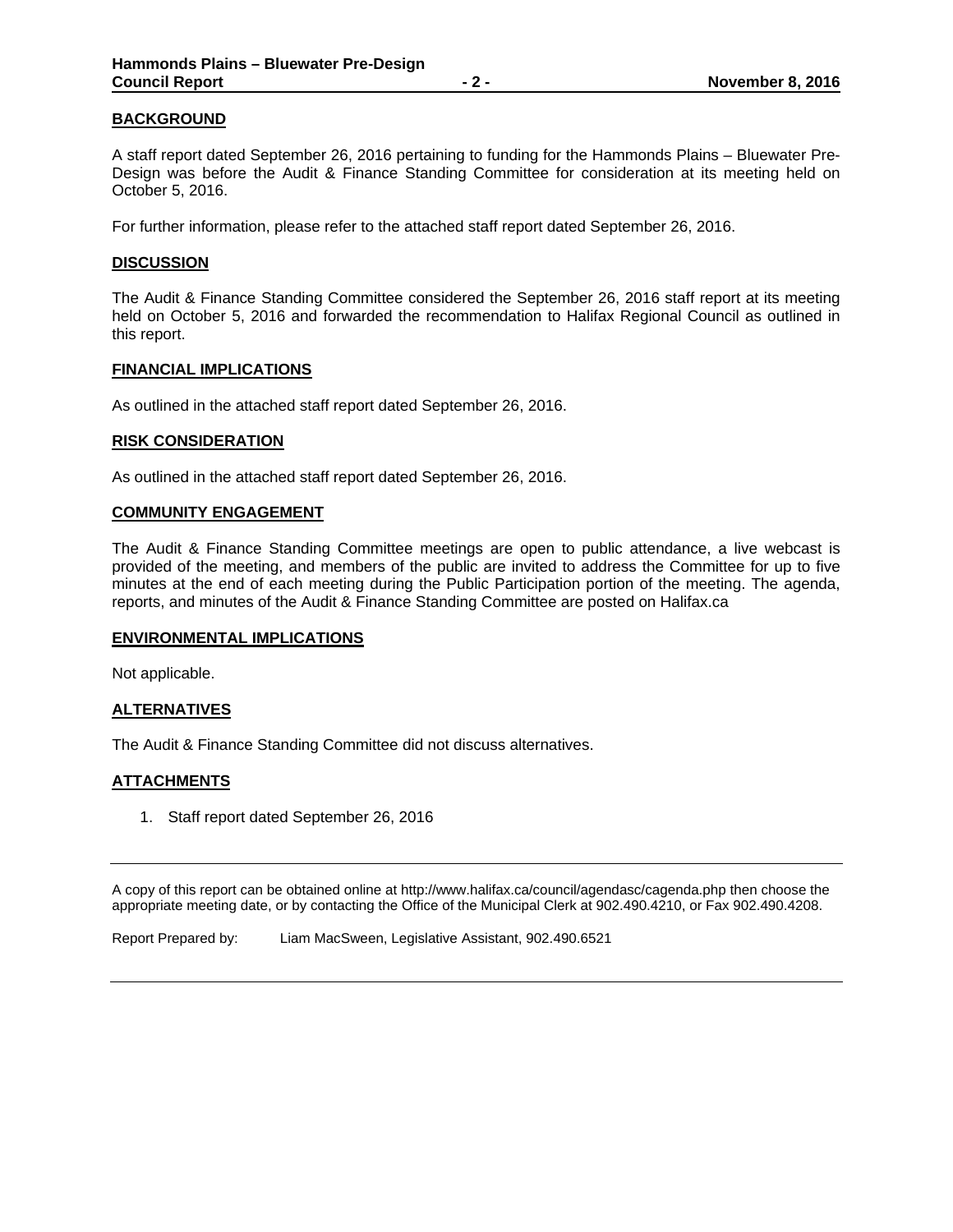

P.O. Box 1749 Halifax, Nova Scotia B3J 3A5 Canada

# **Attachment 1 Audit and Finance Standing Committee October 5, 2016**

| TO:                  | <b>Chair and Members of Audit and Finance Standing Committee</b> |
|----------------------|------------------------------------------------------------------|
| <b>SUBMITTED BY:</b> | <b>ORIGINAL SIGNED</b>                                           |
|                      | <b>Bob Bjerke, Director, Planning and Development</b>            |
| DATE:                | <b>September 26, 2016</b>                                        |
| <b>SUBJECT:</b>      | <b>Funds for Hammonds Plains and Bluewater Pre-Design Study</b>  |

## **ORIGIN**

On May 30, 2016, a Special Technical Committee identified the need for a pre-design study to alleviate regular flooding concerns along the Hammonds Plains Road at Bluewater Road.

## **LEGISLATIVE AUTHORITY**

Section 8 of the Terms of Reference of the Audit and Finance Standing Committee, which states that:

*The Audit and Finance Standing Committee shall review and make recommendations on proposals coming to the Council outside of the annual budget or tender process including: (a) New programs or services not yet approved or funded;*

- 
- *(b) Programs or services that are being substantially altered;*
- *(c) Proposed changes in any operating or project budget items;*
- *(d) The commitment of funds where there is insufficient approved budget;*
- *(e) New or increased capital projects not within the approved budget;*
- *(f) Increases in project budget due to cost sharing; and*

*(g) The creation or modification of reserves and withdrawals not approved in the approved budget.*

## **RECOMMENDATION**

It is recommended that the Audit and Finance Standing Committee recommend that Regional Council:

- 1. Approve a budget increase of \$50,000 to Project Account No. CR000001 Storm Sewer Upgrades with no change to the net budget to reflect costs that will be recovered as cost sharing is received from Halifax Water.
- 2. Approve the allocation of \$100,000 (net HST included) in Project Account No. CR000001 Storm Sewer Upgrades for a pre-design study to alleviate regular flooding concerns along the Hammonds Plains Road at Bluewater Road.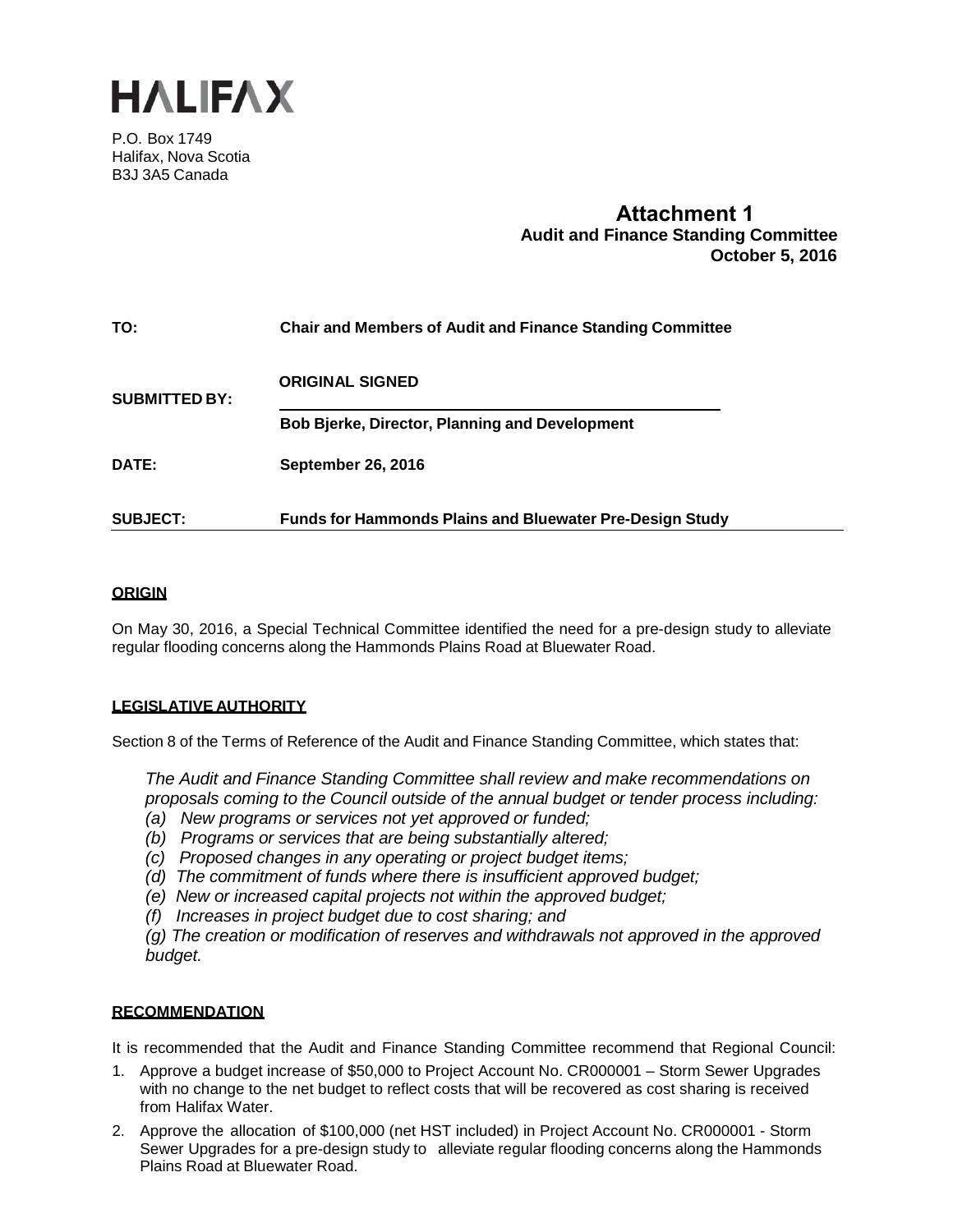## **BACKGROUND**

Hammonds Plains Road, near the intersection of Bluewater Road, is prone to frequent flooding that can cause this area to be impassable at times. The concept of a completing a redesign of the road grades and drainage system has been discussed for many years between Halifax Regional Water Commission and the Municipality. Through discussions with a Special Technical Committee, which consists of representatives the Municipality and Halifax Water, the need was identified for a pre-design study to investigate the frequent flooding concerns present near the intersection of the Hammonds Plains Road and Bluewater Road.

There is approximately \$300,000 of unallocated funds remaining after completion of the Cow Bay Storm Water project, which had lower than estimated final costs charged to Project Account No. CR000001 – Storm Sewer Upgrades. These funds are included within the Cumulative Unspent Budget total for the entire Project Account in the Budget Summary table below.

#### **DISCUSSION**

The area is within the Storm water Service Boundary of Halifax Water, and Halifax Water owns drainage infrastructure in the surrounding area. For this reason, Halifax Water has committed to fund 50% of the estimated \$100,000 cost of a study, to a maximum of \$50,000 in this fiscal year.

The Municipality's interest lies in ownership of the Hammonds Plains Road, and the need to determine whether there are actions that can be taken to alleviate flooding and the road closures that result.

Council has previously approved funding for a risk assessment of flood prone areas in the Municipality, cost shared with the Federal Government and Halifax Water. A draft contribution agreement has been circulated for staff review, and we are currently awaiting formal confirmation of funding for the risk assessment. This area of Hammonds Plains Road is expected to be included in the risk assessment, and a risk assessment is a pre-condition of receiving federal cost sharing for any remedial work that is identified.

Notwithstanding, the area is very complex and it is not anticipated that remedial action can be identified within the scope of the Flood Risk Assessment Study. It would therefore be prudent to carry out a separate pre-design study for Hammonds Plains Road at Bluewater, in addition to the risk assessment.

#### **FINANCIAL IMPLICATIONS**

The proposed study was not specifically included in the approved CR000001 - Storm Sewer Upgrades scope of work. However, funding is available in Project Account No. CR000001 – Storm Sewer Upgrades in the amount of \$100,000 (net HST included). The net cost of the study to HRM will be \$50,000 due to cost sharing with Halifax Water as outlined in the discussion section. If the cost sharing is approved, there will be an increase to the gross project budget but not the net. Budget availability has been confirmed by Finance.

| <b>Budget Summary:</b>                       |  | Project Account No. - CR000001 - Storm Sewer Upgrades |  |
|----------------------------------------------|--|-------------------------------------------------------|--|
| <b>Cumulative Unspent Budget</b>             |  | \$1.054.469                                           |  |
| Less: Estimated cost of Pre-Design Study     |  | 100,000                                               |  |
| <b>Plus: Cost Sharing from Halifax Water</b> |  | 50.000                                                |  |
| <b>Balance</b>                               |  |                                                       |  |
|                                              |  | \$1,004,469                                           |  |